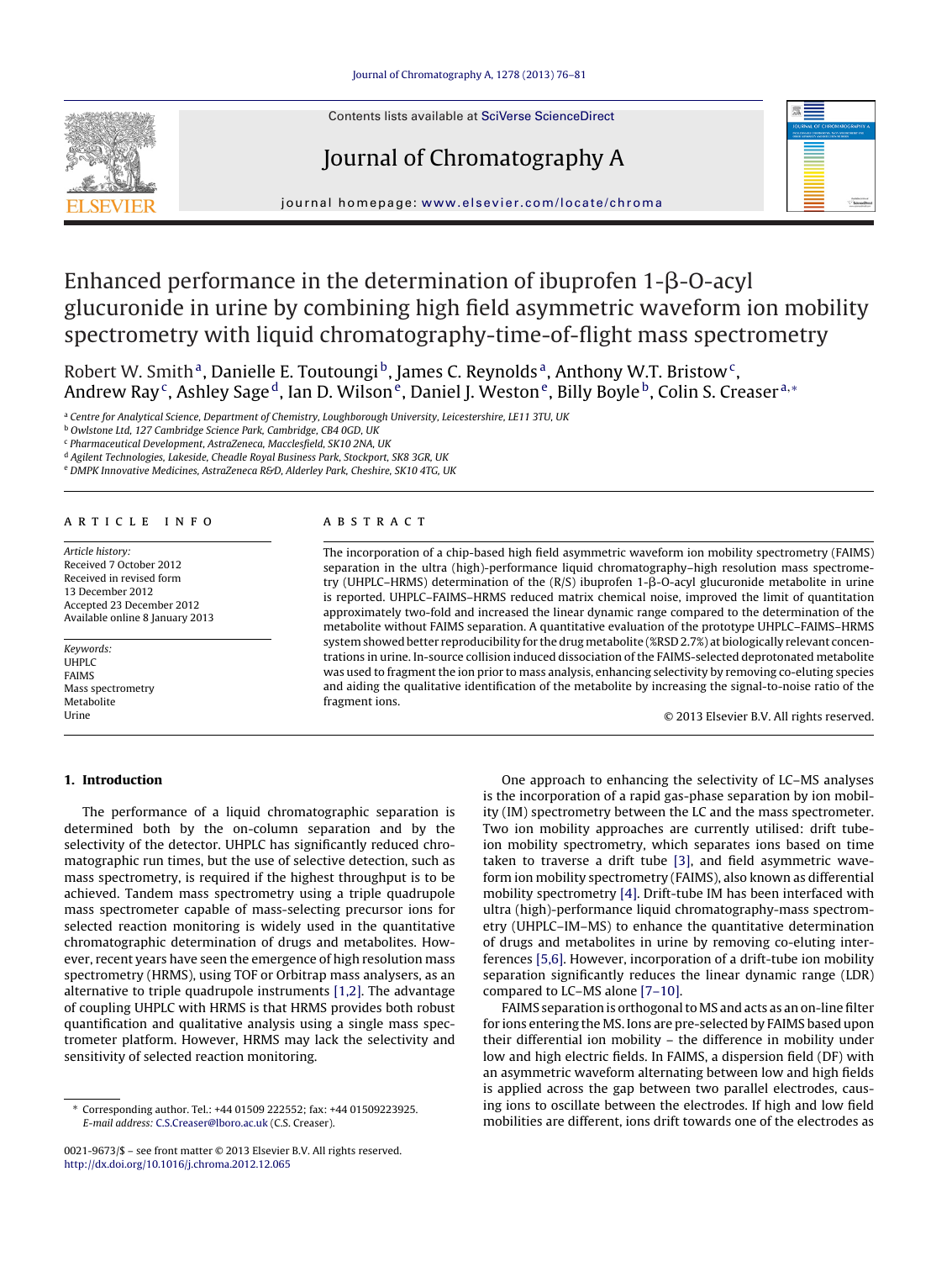<span id="page-1-0"></span>

**Fig. 1.** Fragments produced from [IAG−H]<sup>−</sup> (I); decarboxylated di-dehydrated glucuronate (II); dehydrated glucuronate (III); glucuronate (IV); and aglycone (V).

they are carried through the electrode gap by a flow of nitrogen buffer gas at atmospheric pressure. The drift will result in a neutralising collision with one of the electrodes unless compensated for by a compensation field (CF). The CF for transmission of an ion is a characteristic of ion structure and is scanned at a fixed DF to determine the optimum CF at which the ion is preferentially transmitted, whilst other interfering ions are neutralised and filtered out [\[4,11\].](#page-5-0) FAIMS devices have been interfaced with MS to improve analytical selectivity by providing a differential mobility separation prior to MS detection of small molecules, metabolites and peptides [\[12–14\].](#page-5-0)

Fragmentation of ions using a single mass analyser can be achieved by increasing voltages in the interface region between the ESI source and the vacuum of the mass spectrometer, called in-source CID, which will fragment all co-eluting ions generated in the ESI source [\[15\].](#page-5-0) The production of fragments from multiple precursors, without ion pre-selection, complicates fragmentation spectra making identification difficult. The effect of in-source CID on the analysis of glucuronide metabolites in biological matrices has been explored [\[16\].](#page-5-0) A comparison between in-source CID and collision cell CID using a triple quadrupole mass spectrometer for characterising microcystins in water samples showed that even though in-source CID proved to be more sensitive, CID in a collision cell was found to be more selective for identification. Fragmentation patterns were found to be similar for the two techniques [\[17\].](#page-5-0) Combining FAIMS with in-source CID, referred to FISCID–MS, has been used for the identification of an active pharmaceutical ingredient in a common pharmaceutical excipient and the qualitative and quantitative analysis of peptides in plasma by LC–FISCID–MS [\[12\].](#page-5-0)

In this paper, we report enhanced chromatographic performance in the UHPLC–MS analysis of the drug metabolite (R/S) ibuprofen 1-β-O-acyl glucuronide, IAG (Fig. 1, I), in urine, without sample clean-up, by the incorporation of a FAIMS separation using a prototype chip-based FAIMS device. FAIMS pre-selection of the metabolite is shown to improve the limit of quantification, linear dynamic range and reproducibility, and allow a shorter chromatographic run time compared to UHPLC–MS by reducing chemical/matrix interference. The FAIMS device was also used to pre-select IAG for UHPLC–FISCID–MS, enhancing the qualitative identification of the metabolite.

# **2. Experimental**

### 2.1. Chemicals

HPLC grade methanol (MeOH), acetonitrile (ACN), water, formic acid (FA) and ammonium acetate were purchased from Fisher Scientific (Loughborough, UK).  $(R/S)$  Ibuprofen 1- $\beta$ -O-acyl glucuronide was supplied by AstraZeneca (Alderley Park, UK). Ibuprofen was extracted into methanol from an ibuprofen tablet (200 mg).

# 2.2. Sample preparation

Aliquots of urine (5 ml) from healthy adult males  $(2\times)$  and females  $(2\times)$  (AstraZeneca, UK) was pooled (20 ml) and filtered (0.45  $\mu$ m), diluted (2×) with a solution of the IAG metabolite  $(0.055-44 \,\mu\text{g/ml}$  in 50:50 acetonitrile:aqueous ammonium acetate (10 mM) at pH 3), corresponding to urine concentrations in the range  $0.028 - 22 \,\mu g/ml$ .

#### 2.3. Instrumentation

UHPLC–FAIMS–MS and UHPLC–FISCID–MS analyses ofIAG were carried out using an Agilent 1200 series HPLC interfaced with an Agilent 6230 time-of-flight mass spectrometer fitted with a JetStream ESI source operated in negative ion mode (Agilent Technologies, Santa Clara, CA, USA). The prototype chip-based FAIMS device (Owlstone, Cambridge, UK) has been previously described elsewhere [\[12\]](#page-5-0) and was located in front of the transfer inlet capillary, behind a modified spray shield within a Jet Stream ESI source. The dispersion field (DF) feeder supplied asymmetric waveforms to the FAIMS device through a hole in the desolvation assembly. The FAIMS device has a  $100 \,\mu m$  electrode gap and a depth of  $700 \mu m$  with the FAIMS electrodes arranged as multiple parallel channels, linked by a serpentine channel – trench length (50–100 mm). Dispersion fields in the range 200–300 Td were applied at a 27 MHz frequency with an approximate low to high field ratio of 2:1. Nitrogen (99.5% purity) was used as the carrier gas for the FAIMS system and for the ESI source and mass spectrometer interface.

Samples were introduced into the ESI source either by direct infusion or from the liquid chromatograph. UHPLC separation was carried out, with a  $5 \mu l$  sample injection volume on a Zorbax C18 column (2.1 mm  $\times$  50 mm, 1.8  $\mu$ m) with an isocratic 0.2 ml/min flow of 50:50 acetonitrile:aqueous ammonium acetate (10 mM) at pH 3. The scan rate of the TOF MS was 10 scans/s for scanning FAIMS–MS experiments and 1 scan/s for UHPLC–FAIMS–MS and UHPLC–FISCID–MS experiments. Data were acquired with the instrument mode set to extended dynamic range (2 GHz) at a resolution of 5700. Source conditions for LC experiments were nozzle voltage, 2000V; sheath gas temperature and flow,  $350^{\circ}$ C and  $11$  L/min; drying gas temperature and flow,  $150^{\circ}$ C and  $10$  L/min; nebuliser pressure, 25 psig; transfer capillary, 4000V; skimmer voltage, 65V; fragmentor voltage, −150V and −250V for transmission and in-source CID respectively. Data were processed using Mass Hunter Qualitative Software B.04.00 (Agilent Technologies, Santa Clara, CA, USA) and Microsoft Excel 2010 (Microsoft, Seattle, USA).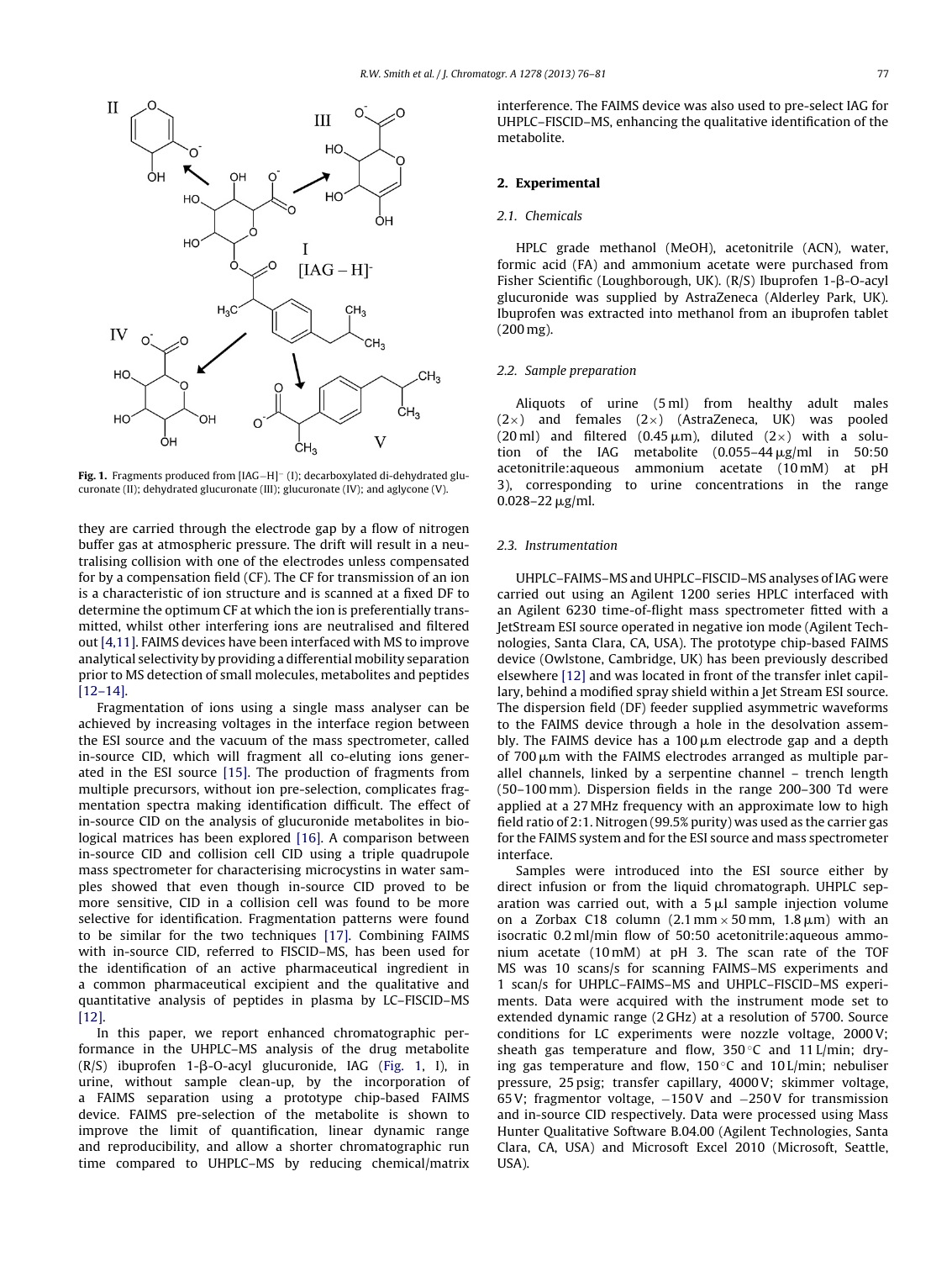<span id="page-2-0"></span>

**Fig. 2.** FAIMS CF spectra of ibuprofen, m/z 205, (dashed line) and IAG, m/z 381 (solid line) at DF: (a) 200 Td, (b) 230 Td and (c) 260 Td.

# **3. Results and discussion**

### 3.1. Direct infusion FAIMS analysis of IAG and ibuprofen

Direct infusion of ibuprofen and the IAG metabolite (0.65  $\mu$ g/ml) was used to optimise the microscale FAIMS conditions for separation and sensitivity. FAIMS compensation field (CF) spectra of the [M−H]<sup>–</sup> ions of the analytes obtained at a dispersion field (DF) of 200, 230 and 260 Td are shown in Fig. 2. The IAG response is separated from that of the parent drug ibuprofen as a result of structural differences between the two ions. The separation of IAG and the parent drug improves with increased DF. A decrease in the absolute intensity of IAG was observed when the DF was increased from 200 to 260 Td, but with a significant increase in the response relative to ibuprofen, which falls sharply with increasing DF. The optimum CF for transmission of IAG was at 2.2 Td with a DF of 260 Td, based on the best separation without significant loss of signal intensity for IAG, and these conditions were used in the high resolution UHPLC–FAIMS–MS analyses.

## 3.2. Determination of IAG by UHPLC–FAIMS–TOF-MS

The UHPLC–MS (FAIMS off) and UHPLC–FAIMS–MS (FAIMS on) selected ion chromatograms ([M−H]<sup>-</sup>; m/z 381) obtained for the analysis of IAG spiked into urine with a high resolution mass window of  $m/z$  381  $\pm$  0.02 ( $\pm$ 50 ppm) is shown in Fig. 3a. The UHPLC gradient was adjusted to minimise the run time for the IAG, but this resulted in a significant overlap between the IAG peak and urine matrix components. The observed co-elution of IAG with matrix components could be reduced by changing the UHPLC conditions to separate the metabolite from the urine matrix, but at the cost of a significantly increased chromatographic run time. A narrower mass window,  $m/z$  381  $\pm$  0.008 ( $\pm$ 20 ppm) was therefore investigated to



Fig. 3. Selected ion chromatograms ( $m/z$  381) for IAG (highlighted) spiked into urine (0.55  $\mu$ g/ml) analysed by UHPLC–MS (FAIMS off) using a mass window of (a)  $m/z$  $381 \pm 0.02$  and (b) m/z 381  $\pm$  0.008; and by UHPLC-FAIMS-MS (FAIMS on) with selective transmission of IAG (DF 260 Td, CF 2.2 Td) using a mass window of (c) m/z 381  $\pm$  0.02 and (d)  $m/z$  381  $\pm$  0.008.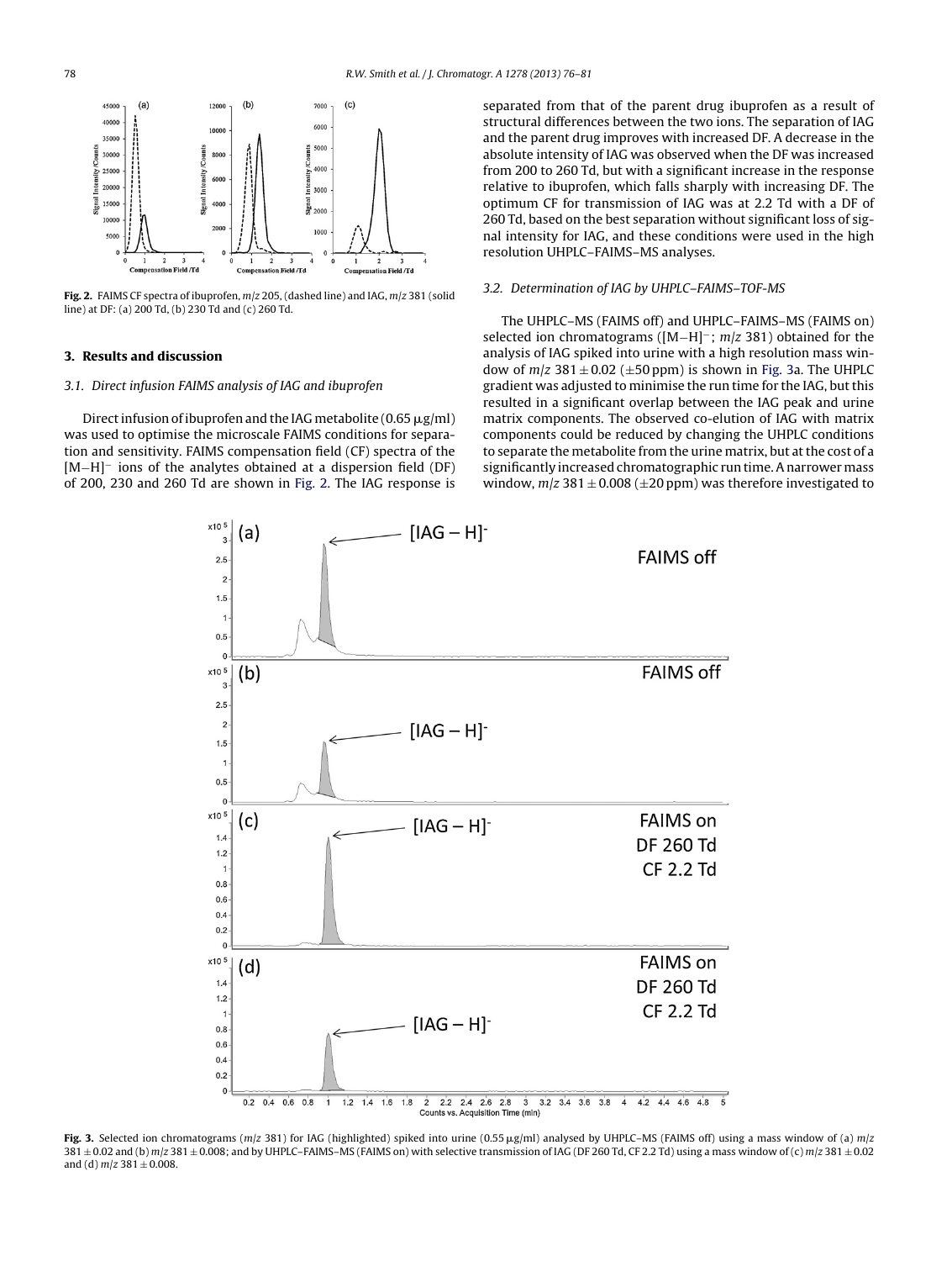

**Fig. 4.** Mass spectra at retention time (RT) 0.98–1.02 min with (a) FAIMS off, and (b) FAIMS on.

determine whether this would improve selectivity without extending the chromatographic run time. The absolute intensity of the IAG peak, with the FAIMS switched off, is reduced by a factor of two if the mass window is narrowed from  $\pm 50$  ppm to  $\pm 20$  ppm ([Fig.](#page-2-0) 3b), but there is no additional discrimination against the chemical noise from the urine matrix at the mass resolution used in the analysis (5700 FWHM).

The advantage of the incorporation of the FAIMS separation is demonstrated by a significant reduction in the co-eluting chemical noise from the urine matrix [\(Fig.](#page-2-0) 3c and d), whilst maintaining a rapid elution time. Ionisation suppression in the ESI source was not determined, but was the same in both FAIMS on and FAIMS off modes, allowing an evaluation of the improvement in the chromatographic performance offered by FAIMS. The removal of chemical noise resulted in an improvement in signal-to-noise ratio and better peak integration with FAIMS on, even though the absolute intensity of the IAG peak was reduced because of ion losses in the device. FAIMS pre-selection of IAG removes matrix ions to baseline for both the  $m/z$  381  $\pm$ 0.02 and  $\pm$ 0.008 mass windows, but at a cost of lower sensitivity and signal-to-noise ratio for the narrower window. The  $\pm 0.02$  mass window was therefore used in subsequent studies.

The mass spectrum taken from the IAG UHPLC peak with FAIMS off (Fig. 4a) showed IAG ( $m/z$  381.1570; -3.9 ppm) to be a minor peak in a complex mass spectrum. The mass spectrum for IAG with FAIMS on (Fig. 4b) was simplified, with IAG as the base peak in the mass spectrum ( $m/z$  381.1553; 0.52 ppm), as a result of discrimination against interferences from urine matrix.

Table 1 compares the quantitative performance of the UHPLC–MS and UHPLC–FAIMS–MS methods for the determination of IAG. The limit of quantitation (LOQ; signal-to-noise 10:1) for IAG was reduced from 18 ng/ml (FAIMS off) to 10 ng/ml (FAIMS on), based on the selected ion peak areas of IAG ( $m/z$  381  $\pm$  0.02) using UHPLC–FAIMS–MS. The upper limit of the linear dynamic

#### **Table 1**

A comparison of LOQ; LDR  $(R^2)$  and intra-day reproducibility for the determination of IAG spiked into urine (15.5  $\mu$ g/ml, n = 5).

|                  | UHPLC-MS     | UHPLC-FAMS-MS |
|------------------|--------------|---------------|
| $LOQ(\mu g/ml)$  | 0.018        | 0.010         |
| $LDR(\mu g/ml)$  | $0.018 - 11$ | $0.010 - 11$  |
| $R^2$            | 0.9991       | 0.9987        |
| Intra-day (%RSD) | 5.0          | 2.7           |

range (LDR) was the same in both FAIMS off and on modes, giving an increased LDR of >3 orders of magnitude for the miniaturised FAIMS–MS, in contrast to ∼2 orders of magnitude with cylindrical FAIMS–MS [\[18,19\]](#page-5-0) and <2.5 orders of magnitude for drift tube IM–MS [\[5,6\].](#page-5-0) The intra-day reproducibility of the prototype UHPLC–FAIMS–MS system was compared with UHPLC–MS by analysing IAG spiked into urine  $(15.5 \,\mu g/ml)$  and running FAIMS in on and off modes respectively (Table 1). %RSDs, sufficient for good quantification, were obtained for both UHPLC–MS (5.0%) and UHPLC–FAIMS–MS (2.7%), with the UHPLC–FAIMS–MS showing better reproducibility. These data demonstrate that the FAIMS device enhances quantitative performance compared to high resolution UHPLC and MS analysis.

# 3.3. Qualitative identification of IAG by UHPLC–FISCID–MS

The in-source CID fragmentation of IAG ion was used to assess the improvement offered by the UHPLC–FISCID–MS technique for the qualitative identification of IAG. The FAIMS-selected [M−H]<sup>−</sup> ion of IAG was subjected to in-source CID to produce the characteristic fragments of the ion [\(Fig.](#page-1-0) 1). A comparison of the selected ion chromatograms of the aglycone fragment ( $m/z$  205.1234) for a urine sample spiked with IAG (3.9  $\mu$ g/ml), with and without FAIMS pre-selection prior to in-source CID, was used to define the level of isobaric chemical interference present in the sample spiked with IAG [\(Fig.](#page-4-0) 5a and b). Peak integration of the UHPLC–FISCID–MS data was more reliable than UHPLC–MS data because chemical interference was reduced almost to baseline.

Mass spectra extracted from the aglycone peaks [\(Fig.](#page-4-0) 6) shows the effect of applying the FAIMS separation to the UHPLC–CID–MS analysis of IAG. Four diagnostic fragment ions for IAG are observed in the production mass spectrum [\(Fig.](#page-1-0) 1) [\[20\]:](#page-5-0) decarboxylated didehydrated glucuronate (II,  $m/z$  113); dehydrated glucuronate (III,  $m/z$  175); glucuronate (IV,  $m/z$  193); and the aglycone (V,  $m/z$  205). In [Fig.](#page-4-0) 6a, these fragments are difficult to locate due to the complexity of the mass spectrum and poor signal to noise as a result of other ions in the matrix. Pre-selecting IAG using FAIMS before insource CID reduced the intensity of interfering ions, increasing the relative intensity of the IAG [\(Fig.](#page-4-0) 6b). The signal-to-noise ratios for the fragment ions increased by approximately 2-fold with FAIMS on [\(Table](#page-4-0) 2), enhancing the response of the IAG fragments relative to other interfering peaks to aid identification.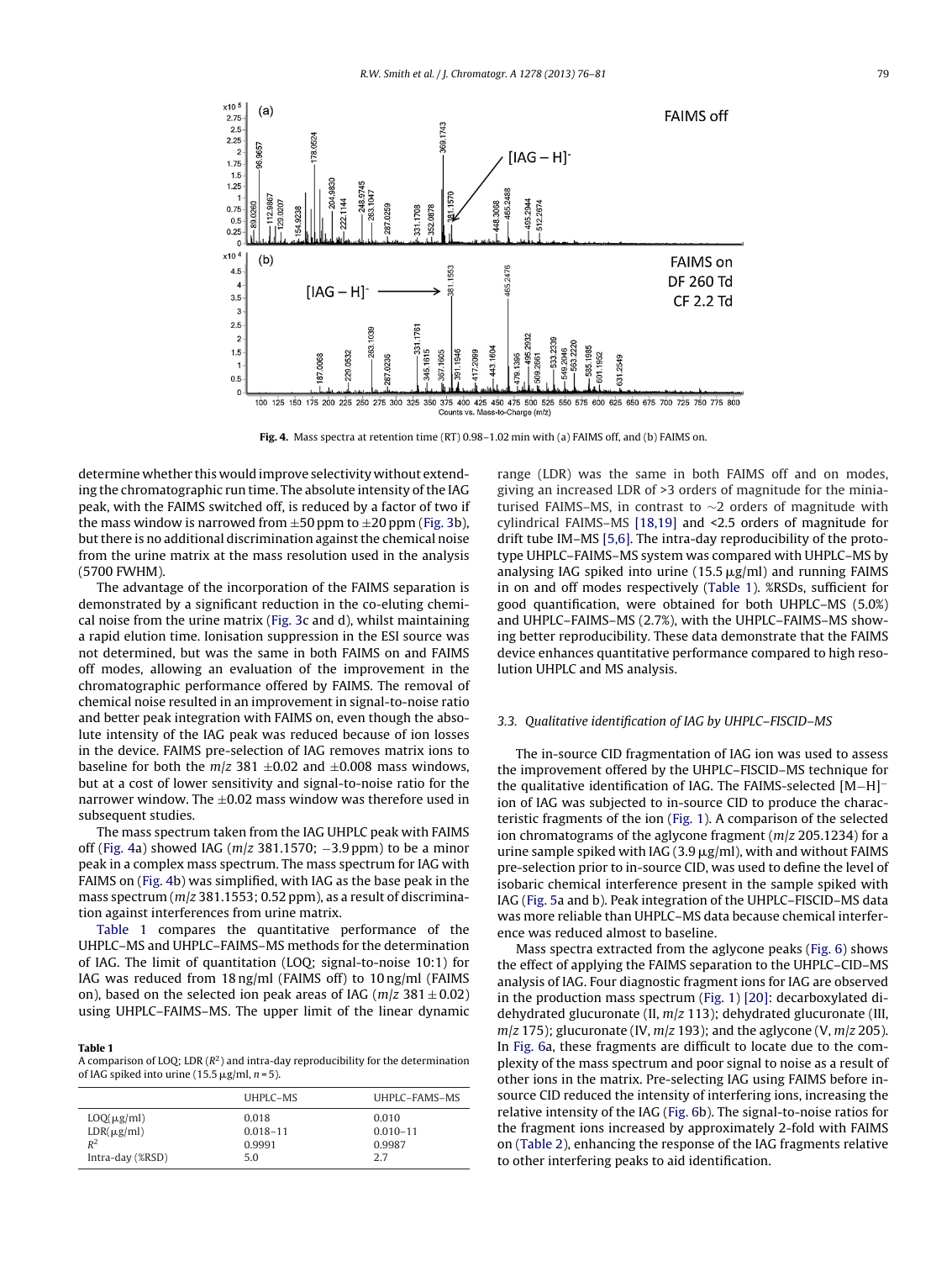<span id="page-4-0"></span>

**Fig. 5.** Selected ion chromatograms (m/z 205 ± 0.02) of the [Aglycone−H]<sup>−</sup> for the urine blank (grey) and IAG (black) spiked into urine (3.9 g/ml) by (a) UHPLC–CID–MS and (b) UHPLC–FISCID–MS.



**Fig. 6.** Mass spectra at RT 0.97–1.02 min with (a) UHPLC–CID–MS, and (b) UHPLC–FISCID–MS.

# **4. Conclusions**

| Table 2                                                                         |
|---------------------------------------------------------------------------------|
| A comparison of signal-to-noise ratios for in-source CID generated IAG fragment |
| ions from the analysis of a spiked urine sample with FAIMS off and FAIMS on.    |

| Fragments | S:N ratio(FAIMS off) | S:N ratio(FAIMS on) |
|-----------|----------------------|---------------------|
|           | 14.9                 | 33.0                |
| Ш         | 17.5                 | 34.0                |
| IV        | 13.9                 | 31.6                |
|           | 8.6                  | 16.4                |

The incorporation of the chip-based FAIMS in the ESI source of the UHPLC-TOF spectrometer is a novel approach for improving the qualitative and quantitative performance of the chromatographic analysis of IAG by reducing co-eluting chemical interference from the urine matrix. UHPLC–FAIMS–HRMS showed a lower LOQ, increased LDR and better reproducibility, compared to UHPLC–HRMS without a FAIMS separation. The FAIMS device was able to distinguish IAG from ibuprofen, preventing interference from the drug when observing the aglycone fragment. The UHPLC–FISCID–MS technique removed interference from urine in